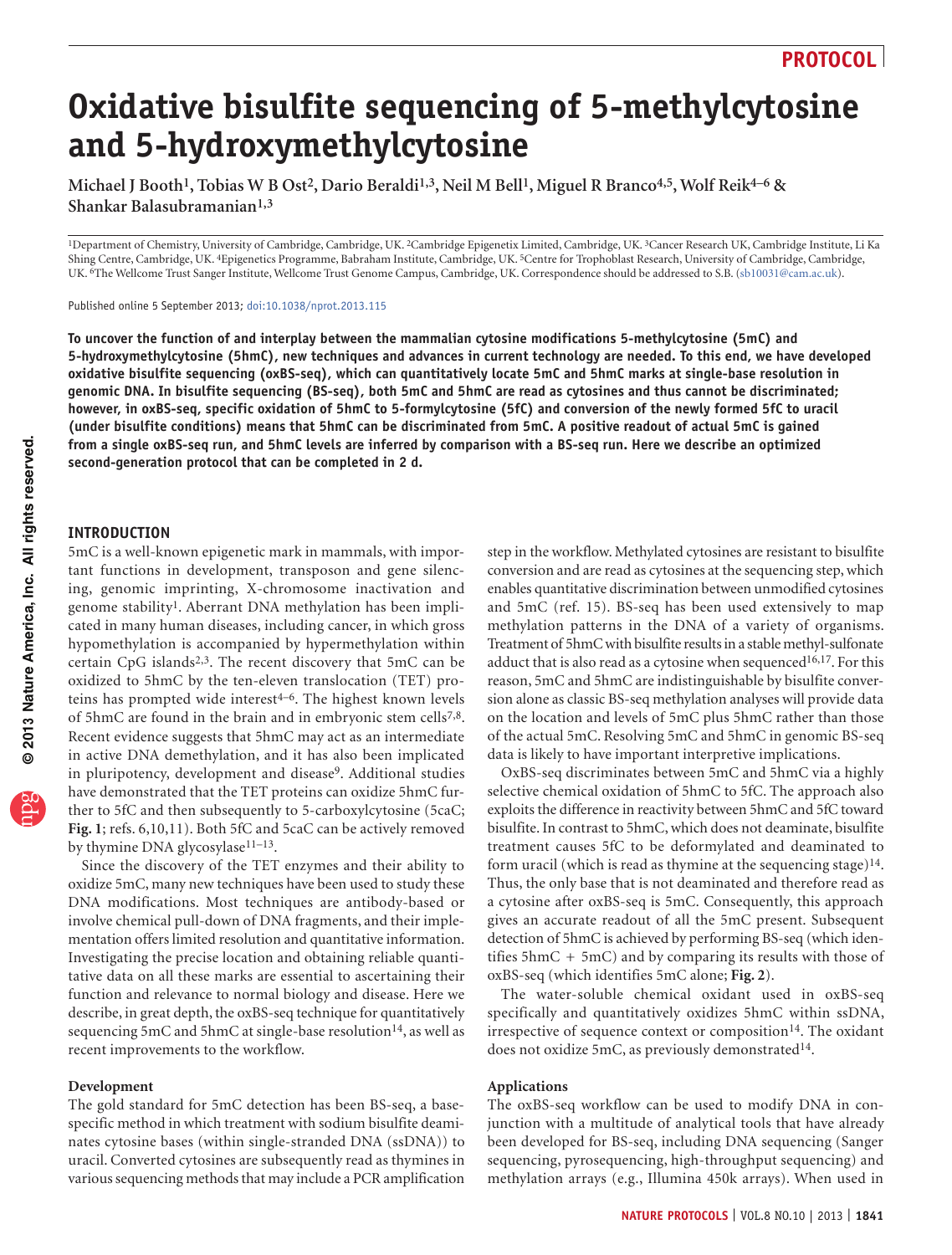

<span id="page-1-0"></span>conjunction with next-generation sequencing, this method is platform agnostic and compatible with the analysis of 5mC and 5hmC at single-base resolution in both whole-genome or targeted-region formats. Besides whole-genome analysis, oxBS-seq is compatible with enrichment and targeting techniques, such as post-bisulfite locus-specific PCR and reducedrepresentation BS-seq[14,18](#page-10-7).

#### **Comparisons**

Other methods for the detection of 5hmC in the genome rely on the β-glucosyltransferase (βGT) from the T4 bacteriophage that glucosylates 5hmC. However, βGT is known to be an inefficient glucosylating agent on symmetrically hydroxymethylated CpG[s19,](#page-10-10) a context that is typical of the majority of 5hmC[s19.](#page-10-10)

5mC and 5hmC can be mapped using antibodies that are commercially available[20.](#page-10-11) Other pull-down–based methods have been developed to detect 5hmC, using βGT followed by chemical attachment of biotin to the glucose moiety and subsequent pulldown and sequencing[21.](#page-10-12) Implementation of these methods gives a low-resolution map with little quantitative information.

A recently published study has shown that a DNA modification–dependent enzyme, AbaSI, can digest DNA 11–13 bp away from a βGT-glucosylated 5hmC, when another cytosine is also present  $9-11$  bp away in the opposite direction<sup>22</sup>. This AbaSI-based method can detect 5hmC with relative quantitative reliability and single-base resolution in  $\langle 40\% \text{ of } \text{cases}^{22}$ .

TET-assisted BS-seq has been shown to quantitatively map 5hmC at single-base resolution<sup>19</sup>. This method uses  $β$ GT to block 5hmC sites, and then uses a recombinant mouse TET1 enzyme to convert 5mC to 5caC. Bisulfite treatment then converts 5caC to uracil, and the only base that is read as a cytosine is glucosylated 5hmC. However, this approach requires the use of highly active TET1 protein, which is expensive and difficult to purify. A potential drawback of this technique is that inefficiencies in 5hmC glucosylation or TET1-mediated 5mC oxidation can result in false-positive base calling of 5hmC. Even with a high efficiency of 5mC oxidation by TET1 (95%; ref. [23](#page-10-14)), at sites with 80–100% 5mC, only 95% will convert to uracil. In these conditions, the remaining 5% of unconverted 5mCs will be falsely identified as 5hmCs.

Third-generation sequencing methods have also been used to detect these epigenetic modifications. Single-molecule realtime (SMRT) sequencing can measure the kinetics of nucleotide incorporation during DNA synthesis. The kinetic signature of nucleotide incorporation is sensitive to the sequence environment of the incorporated base and can be used to discriminate between different types of base modification<sup>24</sup>. Because of the subtle differences in kinetic signature between 5mC and 5hmC relative to native cytosine, large depths of coverage are required to enable this type of analysis to be conducted, making this approach expensive on a (mammalian) genome-wide scale. An expansion

to SMRT was performed with the glucosylation (using βGT), biotinylation and pull-down of 5hmC DNA, which gave a greatly increased kinetic signature in SMRT sequencing[25.](#page-10-16) However, this method did not enable researchers to obtain quantitative data, as it involves a 5hmC enrichment step. Nanopore sequencing has also been shown to discriminate 5mCpG and 5hmCpG dinucleotides over C, A, G and T(pG) in synthetic DN[A26](#page-10-17). We currently wait for this technology to become broadly available.

#### **Limitations**

Because of the relatively low levels of 5hmC in the genome, high coverage is needed to sequence this base quantitatively. Furthermore, a subtraction is needed in order to obtain the actual levels of 5hmC, an operation that increases noise level and thus further enhances the need to increase coverage and the number of replicates. For instance, first, assume that a given position contains 84% 5mC and 11% 5hmC. A BS-seq experiment with 100× coverage would identify 5mC + 5hmC at 95% (i.e., 95 out of 100 reads are unconverted C to T). A matched oxBS-seq experiment with the same coverage would identify 5mC at 84% (i.e., 84 out of 100 reads are unconverted Cs to Ts). The level of 5hmC would then be ascertained from a subtraction of the BS-seq and the oxBS-seq at 11% (95–84%). In this case, a one-sided Fisher's test applied to a contingency table of number of reads, converted and unconverted in the BS- and oxBS-seq experiment, would return a *P* value of ~0.01 for the null hypothesis (that is, when the proportion of reads methylated in the two experiments is equal). Therefore, it is advantageous to use genome enrichment methods to sequence parts of the genome with higher depth. See **Supplementary Table 1** for more Fisher's tests on different sequencing coverage. Alternatively, pooling data from neighboring CpGs can provide increased statistical power with a small compromise in resolution<sup>14</sup>.

#### **Experimental design**

An optimized second-generation oxBS-seq workflow has been developed that interfaces with next-generation sample preparation (**[Fig. 3](#page-2-0)**).

**DNA purification (before oxidation).** We have tested the protocol using between 100 ng and 1 µg of DNA starting material.



<span id="page-1-1"></span>**Figure 2 |** After bisulfite treatment of DNA, C reads as T, whereas 5mC and 5hmC read as C. With a specific oxidation of 5hmC to 5fC followed by bisulfite treatment, C and 5hmC read as T, whereas only 5mC reads as C, thereby giving a positive readout of 5mC. 5hmC can then be ascertained by the difference of these two outputs.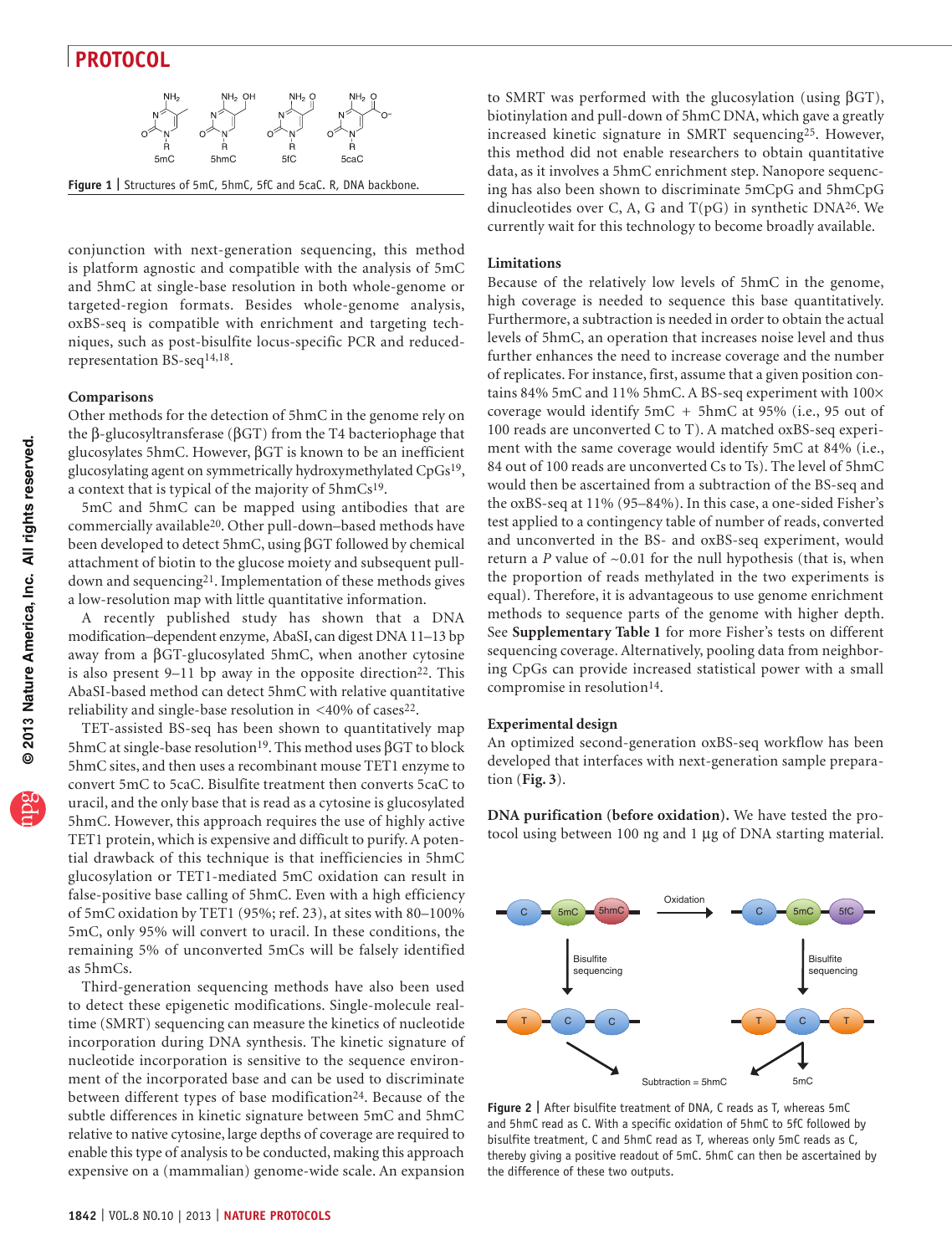

It is noteworthy that 5fC from commercial sources can convert to uracil at different rates. In fact, in DNA synthesized from commercial 5fC phosphoramidites, the extent of 5fC conversion to uracil often does not exceed 50%. However, in DNA produced via PCR and the incorporation of d5fCTP, 5fC converts to uracil more efficiently compared with the 5fC phosphoramidite, as measured by Sanger sequencing (**Supplementary Fig. 1**). We reason that this difference may be due to either phorphoramidites that are not fully deprotected after synthesis or a substantial

<span id="page-2-0"></span>As the protocol makes use of a chemical oxidant for the oxidation of the primary alcohol of 5hmC, it is of utmost importance that the DNA is well purified. The oxidation efficiency can be reduced if any other primary alcohol or buffer is present in the mixture (for instance, ethanol, Tris or phosphate). As is described in the protocol, we have come up with an easy way to purify DNA before the oxidation step.

**DNA purification (after oxidation).** Most regular DNA purification methods (e.g., silica centrifuge columns) do not remove the oxidant after oxidation. However, the oxidant is retained on Sephadex columns, but recoveries of ssDNA from these columns (required for efficient conversion) are poor. We have found that polyacrylamide columns give the best balance of contaminant removal and ssDNA recovery.

Oxidant. Commercially available KRuO<sub>4</sub> (Alfa Aesar) can be used for oxBS-seq as previously describe[d14](#page-10-7); however, Cambridge Epigenetix (CEGX) has formulated this oxidant as an easy-touse solution that improves consistency and reproducibility in oxBS-seq, particularly when used by non-experts. For this study, we obtained a prototype 10× stock of oxidant from CEGX.

**Bisulfite conversion.** Most bisulfite treatment kits are optimized for the conversion of cytosine to uracil. However, 5fC does not convert to uracil as quickly as cytosine does<sup>14</sup>. This difference in reactivity means that, to fully convert 5fC to uracil, longer incubation times are required than those prescribed by most bisulfite kits. An optimized conversion is outlined in the PROCEDURE. This approach has little effect on the conversion of 5mC to T and the quantity of DNA required.

proportion of the 5fCs being converted to the hydrate form. We therefore suggest that researchers exercise caution when using synthetic DNA containing 5fC.

**Spike-in controls.** We recommend the use of sequencing controls to accurately determine the conversion level of all three cytosine forms (unmodified, 5mC and 5hmC) after sequencing (**Supplementary Table 2**). Our spike-in controls were constructed by PCR, using primers that contained only 5mC, C, A and T. Thereafter, 5hmC could also be incorporated into the DNA using 5hmCTP. To thoroughly assess the power of the oxBS-seq workflow, we designed multiple strands with different densities of 5hmC in different sequence contexts.

Digestion controls, which we also recommend using (see PROCEDURE), were used as an immediate qualitative tool to measure the conversion of 5hmC to uracil before DNA sequencing (**Supplementary Table 2**). We designed the digestion controls in a very similar way to the sequencing controls, but with one primer containing 5mC and the other C to allow strand-specific amplification. This design choice meant that after bisulfite treatment, the strand containing C would convert to U and the primer site would not amplify, whereas the opposite strand containing 5mC would amplify. The control DNA strands also contained a 5hmC in a TaqI site in the center. If 5hmC is converted to uracil, then the TaqI site is destroyed and the enzyme will not cut; however, if the conversion has not reached completion, the TaqI site will still be present in some cases and the DNA will be digested.

**Outcome from the optimized method.** More ssDNA is recovered from the improved oxBS-seq method (**[Fig. 4](#page-2-1)**). We now observe little loss of ssDNA compared with the first-generation

<span id="page-2-1"></span>**Figure 4 |** Efficacy of PCR amplification. (**a**–**c**) Gel electrophoresis experiments (in 2% (wt/vol) agarose gel) of PCR of Illumina libraries prepared from 1 µg of sonicated genomic DNA after undergoing the BS-only workflow (**a**); the oxBS-seq workflow described in the present protocol (**b**); and the previous version of the oxBS-seq workflow (**c**[\)14](#page-10-7). From each 50-µl PCR solution prepared for use with Agilent Pfu Turbo  $C_x$  DNA polymerase, 5- $\mu$ l



aliquots of each PCR solution were removed at cycles 0, 3, 6, 9, 12, 15, 18 and 21 and placed in the wells of the agarose gels. Libraries analyzed in **a** and **b** show similar amplification, whereas three additional cycles are required for the library analyzed in **c** to achieve the same DNA intensity as **a** and **b**. The ladder (L) is the Thermo Scientific GeneRuler 100-bp DNA ladder.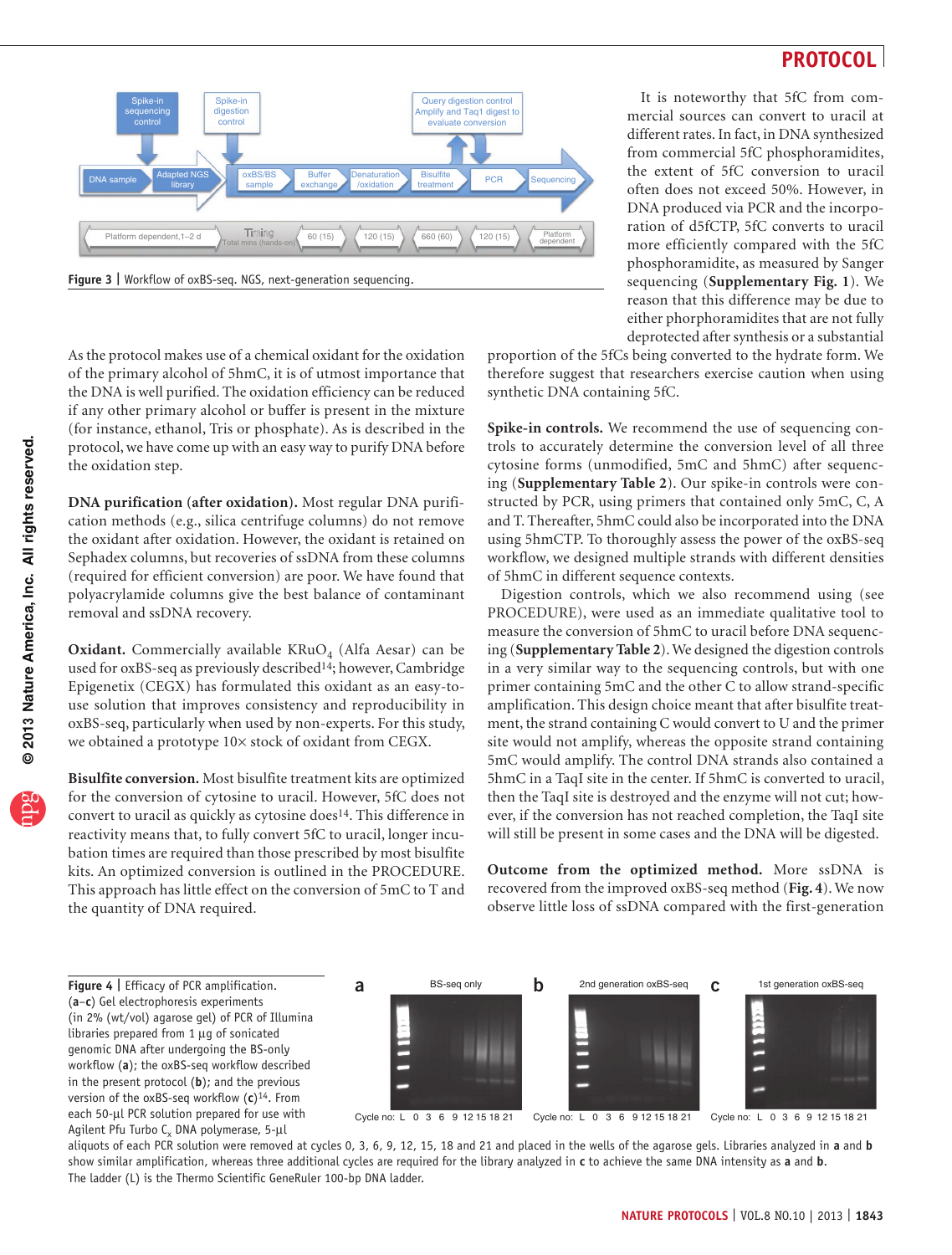oxBS-seq protocol[14.](#page-10-7) The recovery of DNA from the oxBS-seq workflow is now comparable to that from BS-seq only. Therefore, no evidence exists for substantial amounts of DNA damage arising from the chemical treatment of DNA specific to the oxidation step. As a consequence, we are now able to successfully process as little as 100 ng of starting material through the oxBS-seq workflow. Typical total DNA recovery from the preoxidation buffer exchange, starting with 1,000 ng input, is  $\sim$ 75% ( $\sim$ 750 ng), which is followed by a further ~50% observed DNA loss after postoxidation cleanup ( $\sim$ 375 ng recovered) as measured by a NanoDrop 1000 spectrophotometer (in double-stranded DNA (dsDNA) and ssDNA modes, respectively).

**Data analysis overview.** oxBS-seq data should be analyzed according to the same guidelines used for standard BS-seq data, including using the Bismark tool for alignment of bisulfite-modified reads<sup>[27](#page-10-18)</sup>. The percentage of 5hmC at each site will then be inferred by subtracting the detected methylation in the oxBS-seq experiment from the methylation detected in a matched BS-seq experiment. The simplest way to test for a significant difference in methylation calls between BS-seq and oxBS-seq is to apply a Fisher's test at each site of interest or at several sites mapping to the same region. False discovery thresholds might be identified from the distribution of negative percentages, as described in Booth *et al*.[14.](#page-10-7)

#### **MATERIALS**

#### **REAGENTS**

- Genomic DNA sample (100 ng–1 µg) •
- Illumina TruSeq DNA sample preparation kit (Illumina, cat. no. FC-121-2001)
- Ampure XP beads (Beckman Coulter, cat. no. A63880) •
- Milli-Q water •
- Sodium hydroxide, 1.0 M (NaOH; Sigma-Aldrich, cat. no. 319511)
- Oxidant solution (10× solution; Cambridge Epigenetix (CEGX)). Alternatively, in place of Steps 12–14 and 17, the oxidant and oxidation protocol can be prepared and used as described in [http://www.sciencemag.org/content/](http://www.sciencemag.org/content/suppl/2012/04/25/science.1220671.DC1/Booth-SOM.revision.1.pdf) [suppl/2012/04/25/science.1220671.DC1/Booth-SOM.revision.1.pdf](http://www.sciencemag.org/content/suppl/2012/04/25/science.1220671.DC1/Booth-SOM.revision.1.pdf) (ref. [14](#page-10-7))
- Hydroxymethyl dCTP (dhmCTP, Bioline, cat. no. BIO-39046) •
- dNTP mix, 10 mM (NEB, cat. no. N0447S) •
- Epitect bisulfite kit (Qiagen, cat. no. 59104) •
- P-6 saline–sodium citrate (SSC) Micro Bio-Spin columns (Bio-Rad, cat. no. 732-6200)
- Pfu Turbo $\mathrm{C}_{\mathrm{x}}$ hotstart DNA polymerase (Agilent, cat. no. 600410)
- Agarose (Sigma-Aldrich, cat. no. A9539) •
- dATP, 100 mM (NEB, cat. no. N0446S)
- dGTP, 100 mM (NEB, cat. no. N0446S) •
- dTTP, 100 mM (NEB, cat. no. N0446S) •
- DNA templates (Biomers; **Supplementary Table 2**) •
- DNA primers (Biomers; **Supplementary Table 2**) •
- DreamTaq DNA polymerase (Thermo Scientific, cat. no. EP0701) •
- KAPA HiFi uracil<sup>+</sup> ReadyMix (KAPA Biosystems, cat. no. KK2801)
- GeneJet PCR purification kit (Thermo Scientific, cat. no. K0701) •
- Taqa1 restriction endonuclease (Taq1 RE; NEB, cat. no. R0149S) •
- Ethanol (Sigma-Aldrich, cat. no. 32221) •
- GelRed, 3× dye (Cambridge Bioscience, cat. no. 41001) •
- Ammonium acetate (Fisher, cat. no. A/3440/53) •
- Acetic acid (Sigma-Aldrich, cat. no. 320099) •
- HPLC-grade acetonitrile (Sigma-Aldrich, cat. no. 34851) •
- **EQUIPMENT**
- Manual pipettes (Thermo Finnpipettes F1, cat. nos. 4641010, 4641060, 4641080 and 4641100)
- Pipette tips (StarLabs, cat. nos. S1122-1830 and S1120-8810)
- MiniSpin Plus microcentrifuge (Eppendorf, cat. no. 5453 000.011)
- Thermomixer (Eppendorf, cat. no. 5355 000.011) •
- Thermal cycler (Bio-Rad, cat. no. 95-95002) •
- Magnetic rack (Invitrogen, cat. no. CS15024) •
- Microcentrifuge tubes, 1.5 ml (StarLabs, cat. no. S1615-5500) •
- Thin-walled PCR tubes, 0.2 ml (Corning, cat. no. 3745) •
- HPLC 1100 system (Agilent) •
- MiSeq (Illumina) •
- Gel electrophoresis equipment (Bio-Rad) •
- TapeStation (Agilent) •
- Qubit fluorimeter (Invitrogen) •
- Amicon Ultra 10-kDa filters (Millipore, cat. no. UFC503096) •
- Bioruptor (Diagenode, cat. no. UCD-200) •
- NanoDrop 1000 spectrophotometer (Thermo Scientific) •
- **REAGENT SETUP**

**Ammonium acetate (500 mM), pH 5** Dissolve 38.5 g of ammonium acetate in 900 µl of Milli-Q water and adjust the pH to 5 with acetic acid. Bring the volume to 1 liter with Milli-Q water (**[Box 1](#page-3-0)**). This reagent can be stored at room temperature (22 °C) for up to 1 month.

# <span id="page-3-0"></span>**Box 1 | Assaying the chemical oxidant activity on 5hmC with HPLC** ● **TIMING 20 h**

- 1. Purchase oligonucleotide containing 5hmC.
- 2. Follow Steps 14–19 of the main PROCEDURE to denature, oxidize and purify the synthetic oligonucleotides DNA from step 1.
- 3. Digest the DNA to 2'-deoxynucleosides overnight according to the literature protocol<sup>28</sup>.
- 4. Purify the 2′-deoxynucleosides with Amicon Ultra 0.5-ml 10-kDa columns.

5. Analyze the 2′-deoxynucleosides by HPLC. We have optimized an HPLC protocol using an Agilent 1100 HPLC instrument with a flow of 1 ml min–1 over an Eclipse XDB-C18 3.5-µm, 3.0- × 150-mm column. The column temperature is maintained at 45 °C. Eluting buffers are Buffer A (500 mM ammonium acetate, pH 5), Buffer B (acetonitrile) and Buffer C (H<sub>2</sub>O). Buffer A is held at 1% throughout the whole run and the gradients for the remaining buffers are 0 min, 0.5% B; 2 min, 1% B; 8 min, 4% B; and 10 min, 95% B. There is an example of the expected results of this process in **Supplementary Figure 2**.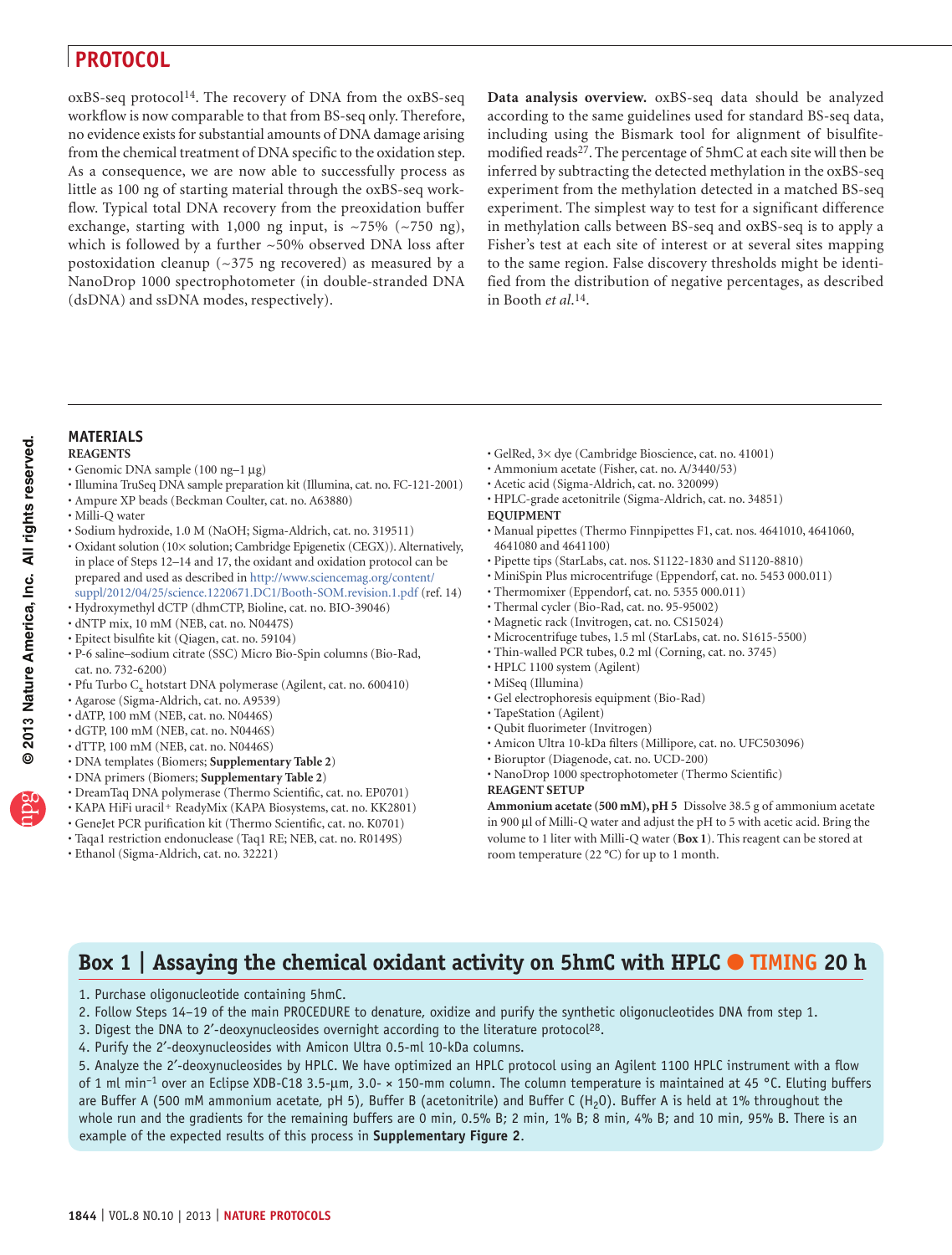#### **PROCEDURE**

### **Preparation of the sequencing and digestion spike-in controls ● TIMING 2 h**

**1|** Amplify the sequencing and digestion controls using a synthetic single-stranded 100mer template. Prepare the PCR as described below. Mix the reaction briefly by vortexing.

| Component                                                  | Volume $(\mu l)$ |
|------------------------------------------------------------|------------------|
| Milli-Q water                                              | 37.75            |
| Polymerase buffer, 10×                                     | 5                |
| DATP, dGTP, dTTP mix (10 mM each)                          | 1                |
| dhmCTP(10~mM)                                              | 1                |
| Control forward PCR primer (10 µM)                         | 2                |
| Control reverse PCR primer (10 $\mu$ M)                    | 2                |
| Template $(1 \text{ ng } \mu^{-1})$                        | 1                |
| Tag polymerase (e.g., DreamTag 5 U $\mu$ l <sup>-1</sup> ) | 0.25             |
| Total                                                      | 50               |

**2|** Amplify the reaction using the following thermocyling program.

| Segment              | Temperature $(°C)$ | Duration (s) | <b>Iterations</b> |
|----------------------|--------------------|--------------|-------------------|
| Initial denaturation | 95                 | 180          | 1                 |
| Loop                 |                    |              |                   |
| Denaturation         | 95                 | 30           | 35                |
| Annealing            | 57                 | 30           |                   |
| Extension            | 72                 | 15           |                   |
| Store                | 4                  | Forever      |                   |

**3|** Clean up the amplicons using a PCR purification kit (e.g., Thermo GeneJet, Qiagen QIAquick).

**4|** Check that the desired PCR product has been obtained by running an electrophoresis experiment in 2% (wt/vol) agarose gel, and then measure the product's concentration with a Qubit or TapeStation.

**5|** Calculate the mass of sequencing and digestion controls to add to the adapted library. You should aim to spike the control into a level of 0.5% (wt/wt). For example: adapted library amount = 1,000 ng; sequencing/digestion control (0.5% (wt/wt)) = (1,000 ng/100) × 0.5 = 5 ng; volume of 2 ng  $\mu$ l<sup>-1</sup> sequencing/digestion control to add = 5 ng/2 ng  $\mu l^{-1}$  = 2.5  $\mu l$ .

### **Preparation of genomic DNA for BS-seq and oxBS-seq ● TIMING 5 h**

**6|** Sonicate 100 ng–1 µg of genomic DNA to the size that is needed for your application; for whole-genome Illumina sequencing, we recommend 100–400 bp. Please note, however, that if you intend to implement locus-specific PCR, you have to proceed through the workflow without sonicating the genomic DNA.

**7|** Add the appropriate volume of sequencing control to the sonicated DNA to achieve a 0.5% (wt/wt) spike-in.

**8|** If Illumina sequencing is being used, implement the Illumina TruSeq library preparation protocol according to the manufacturer's directions. Please, however, do not implement the last step of AMPure XP bead purification, which will be replaced by Step 9 below. For locus-specific PCR, proceed directly to Step 9.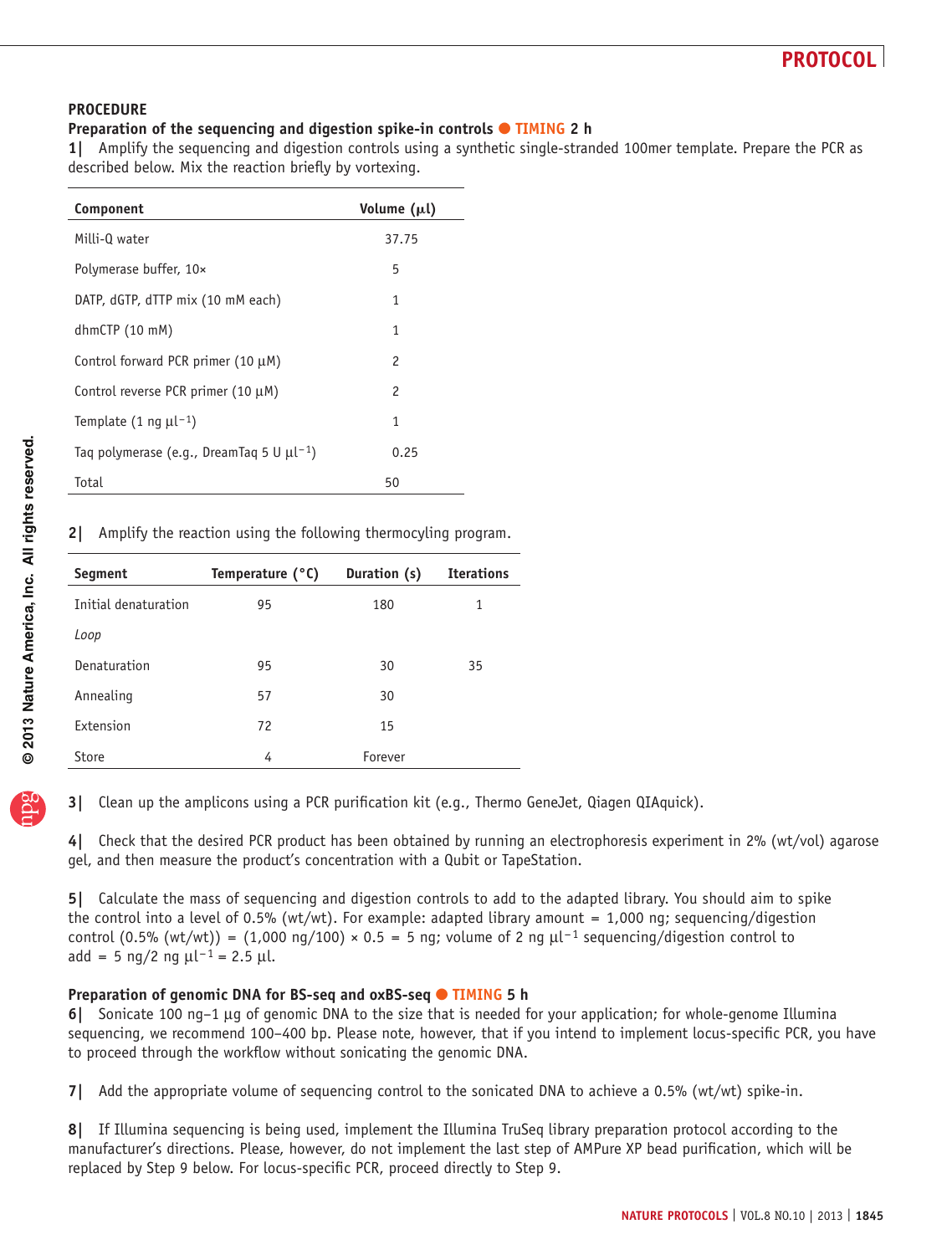### **Purification of genomic DNA and spike-in sequencing and digestion controls ● TIMING 1 h**

**9|** Purify DNA with AMPure XP beads (1:1 for sonicated genomic DNA, 1:1.6 for nonsonicated genomic DNA and 100-mer DNA). Wash the beads twice with 200 µl of 80% (vol/vol) ethanol; remove all traces of ethanol with a pipette and leave the DNA to air dry for 30 min. Elute the DNA with 22.5 µl of Milli-Q water or HPLC-quality water (not diethylpyrocarbonate (DEPC)treated water). At this point, set aside a nonoxidized sample, which will be processed later, as described starting at Step 20. **△ CRITICAL STEP** Make sure that all ethanol is removed at this stage, as the oxidation step in oxBS-seq is sensitive to any buffer and/or ethanol present.

**10|** Add the appropriate volume of digestion control to the adapted library to achieve a 0.5% (wt/wt) spike-in.

**11|** Prepare a Bio-Rad Micro Bio-Spin P-6 SSC column for preoxidation purification via a modification of the manufacturer's protocol: centrifuge the column at 1,000*g* for 120 s at room temperature. Wash the column three times by adding 500 µl of water to it each time and centrifuging it at 1,000*g* for 60 s at room temperature. Wash the column a final time with 500 µl of water and then centrifuge it at 1,000*g* for 120 s at room temperature. Add the sample DNA to the washed column. Centrifuge the column at 1,000*g* for 240 s at room temperature and retain the column eluate, which should be ~22 µl in volume (up to a maximum of 25  $\mu$ l).

**CRITICAL STEP** It is essential to remove any last buffer and/or ethanol from the DNA before the oxidation step.

■ **PAUSE POINT** Purified DNA can be stored for 24 h at -20 °C before the oxidation is performed.

### **Preparation of the 1× oxidant solution ● TIMING 5 min**

**12|** Take the 10× oxidant solution out of the freezer and thaw on ice.

**13|** Mix the thawed 10× oxidant by vortexing and centrifuging it at 1,000*g* for 5 s at room temperature. Return the thawed 10× stock to ice. To 18 µl of Milli-Q water placed in a new 1.5-ml microcentrifuge tube, add 2 µl of the 10× oxidant solution. Mix the solution briefly by vortexing and centrifuge at 1,000*g* for 5 s at room temperature. Keep this solution on ice. The activity of this 1× oxidant on 5hmC can be ascertained by HPLC (**[Box 1](#page-3-0)** and **Supplementary Fig. 2**).

### **Sample processing through the oxidation workflow** ● **TIMING 2 h**

**14|** To denature the dsDNA, add to a new 1.5-ml microcentrifuge tube the buffer-exchanged dsDNA sample, 1 M NaOH and Milli-Q water as detailed below. Mix briefly by vortexing.

| Component                          | Volume per reaction         |
|------------------------------------|-----------------------------|
| Buffer-exchanged dsDNA $(1 \mu q)$ | Variable (maximum 21.75 µl) |
| NaOH, 1 M                          | 1.25 µl                     |
| Milli-Q water                      | Variable                    |
| Total                              | $23 \mu l$                  |

 **CRITICAL STEP** Please note that although the volumes of the individual components may vary, the combined volume of the dsDNA solution and of Milli-Q water must be 21.75 µl.

**15|** Incubate the DNA denaturing solution at 37 °C in a shaking incubator for 30 min.

**16|** Snap-cool the DNA denaturing solution by placing the microcentrifuge tube in an ice-water bath (0 °C) for 5 min.

### **Oxidation reaction ● TIMING 1 h**

**17** While the microcentrifuge tube is in the ice-water bath, add to the 23-µl solution of denatured DNA 2 µl of the freshly prepared 1× oxidant solution. Mix the reaction by briefly vortexing and centrifuging it at 1,000*g* for 5 s at room temperature; return the microcentrifuge tube to the ice-water bath.

**18|** Leave the oxidation reaction in the ice-water bath for 60 min. Briefly vortex the reaction twice, after 20 min and after 40 min, each time returning the reaction vessel (the 1.5-ml microcentrifuge tube) to the ice-water bath. **CRITICAL STEP** The color of the oxidation reaction is indicative of a successful oxidation (**Supplementary Fig. 3**). The solution should remain orange after the 1-h incubation period. Any other color of the solution, green or brown/black,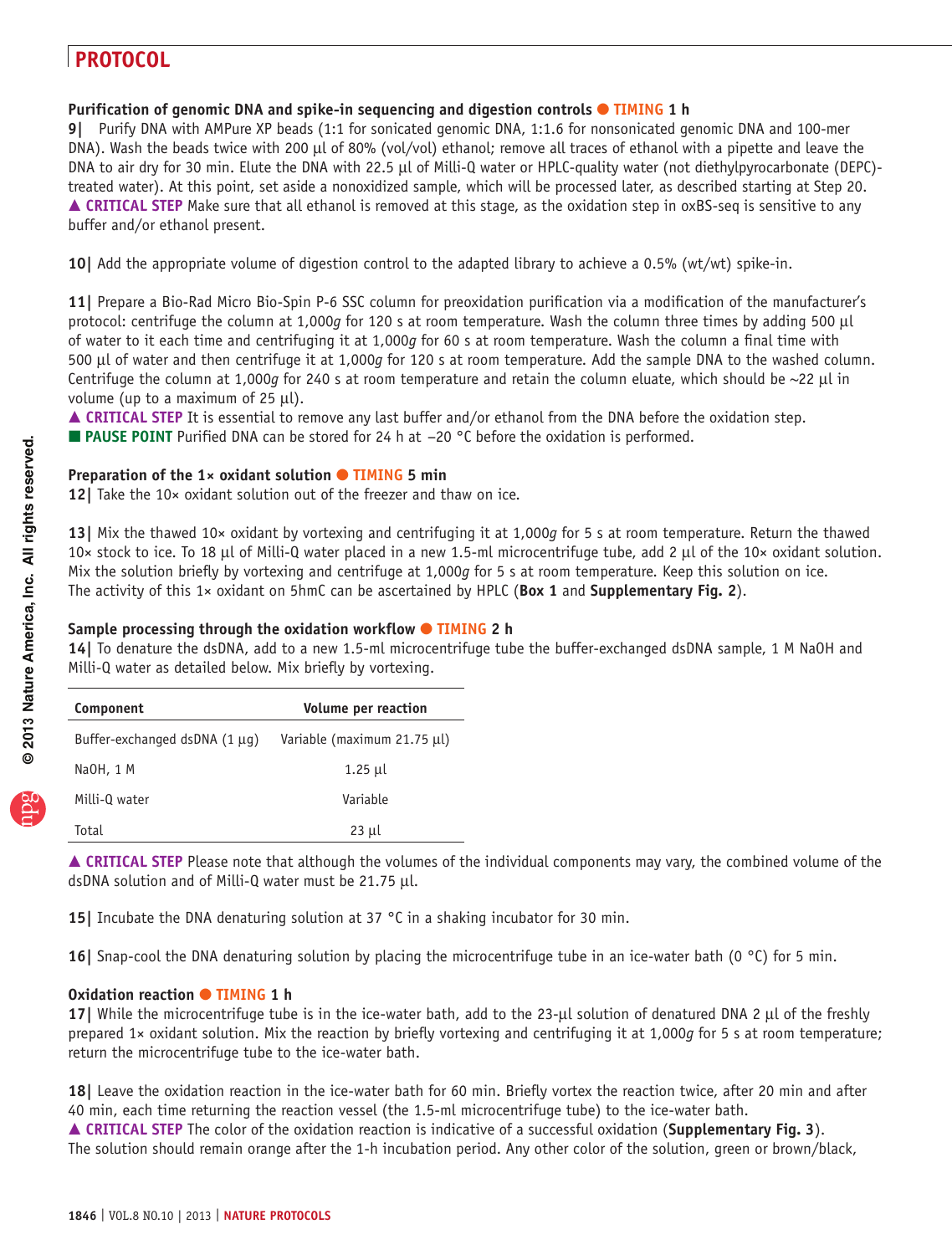implies reaction of the oxidant with traces of contaminants in the oxidation solution (e.g., Tris or ethanol). If these colors are observed, researchers must re-start with a fresh sample of genomic DNA.

### ? **TROUBLESHOOTING**

**19|** Prepare the Bio-Rad Micro Bio-Spin P-6 column with an initial centrifugation at 1,000*g* for 120 s at room temperature. Add the DNA oxidation reaction to the column and centrifuge at 1,000*g* for 480 s at room temperature and retain the column eluate.

 **PAUSE POINT** Once it is oxidized, the eluate containing the DNA sample can be safely stored at −20 °C for up to 24 h without any effect on the quality of the sample.

#### **Bisulfite treatment** ● **TIMING 11 h**

**20|** Treat the oxidized DNA sample and a nonoxidized sample of DNA (from Step 9 for a BS-seq) using the Qiagen EpiTect bisulfite kit according to the protocol 'Sodium Bisulfite Conversion of Unmethylated Cytosines in DNA Isolated from FFPE Tissue Samples', which is outlined in the Qiagen EpiTect handbook with slight modifications indicated below. Prepare the bisulfite reactions in 200-µl PCR tubes according to the instructions below and add each component in the order listed.

| Component                 | Volume per reaction $(\mu l)$ |
|---------------------------|-------------------------------|
| DNA solution              | 30                            |
| Bisulfite mix (dissolved) | 80                            |
| DNA protect buffer        | 30                            |
| Total                     | 140                           |

**21|** Perform the bisulfite DNA conversion using a thermal cycler. Program the thermal cycler according to the instructions below.

| <b>Steps</b> | Time (min) | Temperature (°C) |
|--------------|------------|------------------|
| Denaturation | 5          | 95               |
| Incubation   | 25         | 60               |
| Denaturation | 5          | 95               |
| Incubation   | 85         | 60               |
| Denaturation | 5          | 95               |
| Incubation   | 175        | 60               |
| Denaturation | 5          | 95               |
| Incubation   | 25         | 60               |
| Denaturation | 5          | 95               |
| Incubation   | 85         | 60               |
| Denaturation | 5          | 95               |
| Incubation   | 175        | 60               |
| Hold         | Indefinite | 20               |

**22|** Purify the DNA according to the Qiagen EpiTect bisulfite kit manufacturer's instructions.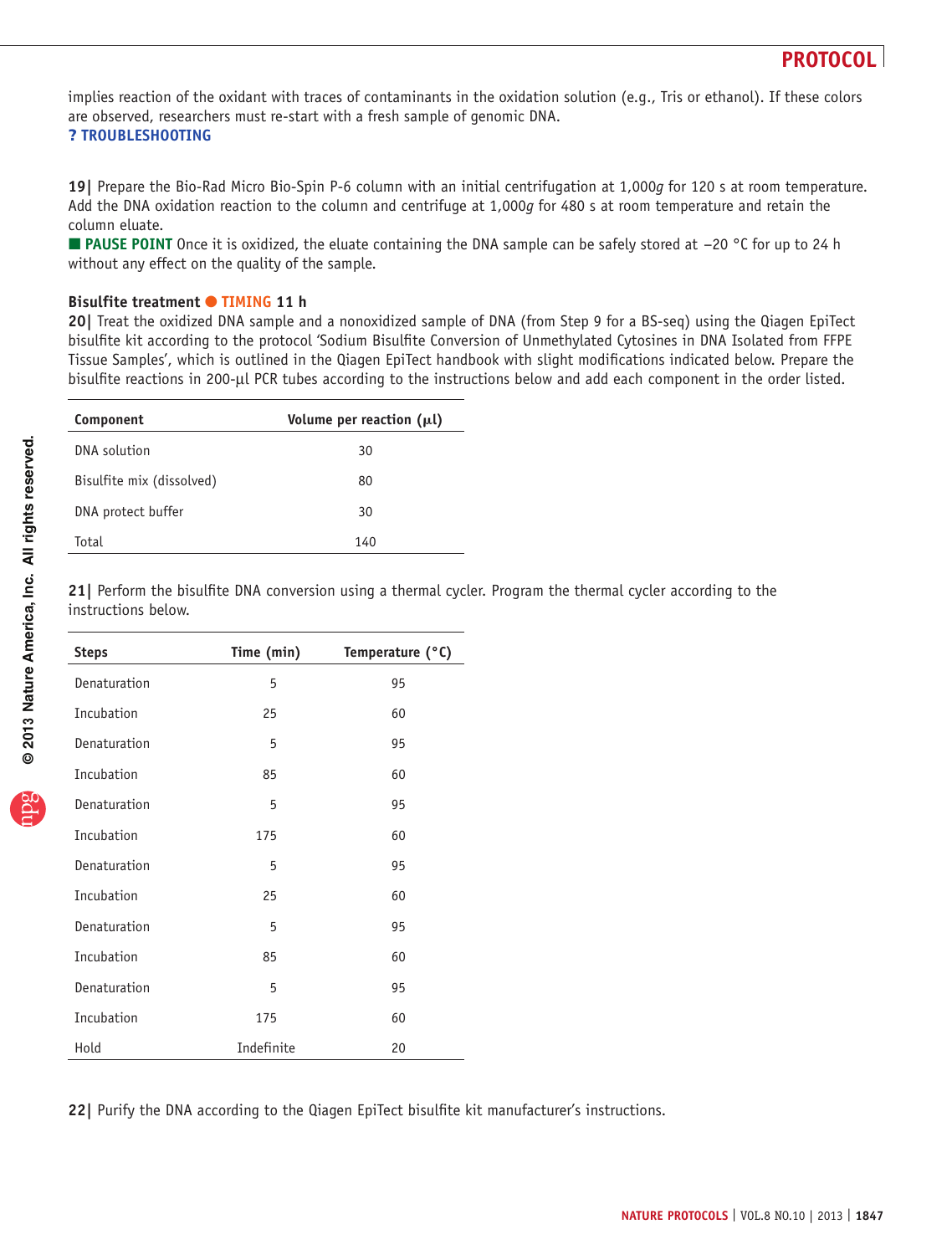### **PCR of spike-in digestion control ● TIMING 2 h**

**23|** Prepare the PCR as described below to amplify out the processed digestion control from the template recovered from the oxBS-seq and BS-seq workflow.

| Component                                                         | Volume (µl)    |
|-------------------------------------------------------------------|----------------|
| Milli-Q water                                                     | 30             |
| Pfu buffer $(10x)$                                                | 5              |
| $dNTP$ mix $(10$ mM)                                              | $\overline{c}$ |
| Digestion control post-bisulfite forward primer DFP2 (10 $\mu$ M) | 5              |
| Digestion control reverse primer DRP1 (10 $\mu$ M)                | 5              |
| Template                                                          | $\overline{c}$ |
| Pfu Turbo C <sub>v</sub> DNA polymerase                           | 1              |
| Total                                                             | 50             |

**24|** Amplify the PCR using the thermocyling protocol outlined below.

| Segment              | Temperature (°C) | Duration (s) | <b>Iterations</b> |
|----------------------|------------------|--------------|-------------------|
| Initial denaturation | 95               | 120          | 1                 |
| Loop                 |                  |              |                   |
| Denaturation         | 95               | 30           | 40                |
| Annealing            | 50               | 30           |                   |
| Extension            | 72               | 15           |                   |
| Store                | 4                | Forever      |                   |

**25|** Purify the amplicons using a PCR purification kit (e.g., Thermo GeneJet, Qiagen QIAquick). ? **TROUBLESHOOTING**

**26|** Check that the desired PCR product has been obtained by running an electrophoresis experiment on a 2% (wt/vol) agarose gel, and then measure the product's concentration with a Qubit or TapeStation.

#### **Taq1 digestion of the oxBS-seq–processed digestion control amplicon** ● **TIMING 20 h**

**27|** Prepare digestion reaction mixtures of the amplicon recovered from the previous step with Taq1 mixes as described below. The extent of digestion correlates with the level of oxidation and bisulfite conversion achieved during the oxBS-seq workflow. Please note that we recommend running a digestion negative control (without Taq1) for all samples. A single cutting control digest is required per set of digestions.

| Component                                                                  | Digestion control<br>(volume) | Digestion negative<br>control (volume) | Cutting control<br>(volume) |
|----------------------------------------------------------------------------|-------------------------------|----------------------------------------|-----------------------------|
| Tag1 buffer $(10x)$                                                        | $2 \mu l$                     | $2 \mu l$                              | $2 \mu l$                   |
| Taq1 RE (20 U $\mu$ l <sup>-1</sup> )                                      | 40 U                          |                                        | 40 U                        |
| <b>BSA</b>                                                                 | $0.2$ µl                      | $0.2$ µl                               | $0.2$ µl                    |
| Processed digestion control<br>amplicon DNA (10 ng $\mu$ l <sup>-1</sup> ) | $10$ $\mu$                    | $10 \mu$                               |                             |
| Cutting control DNA (20 ng $\mu$ l <sup>-1</sup> )                         |                               |                                        | $5 \mu l$                   |
| Milli-Q water                                                              | $5.8$ µl                      | 7.8 µl                                 | $10.8$ µl                   |
| Total                                                                      | $20 \mu l$                    | 20 µl                                  | 20 µl                       |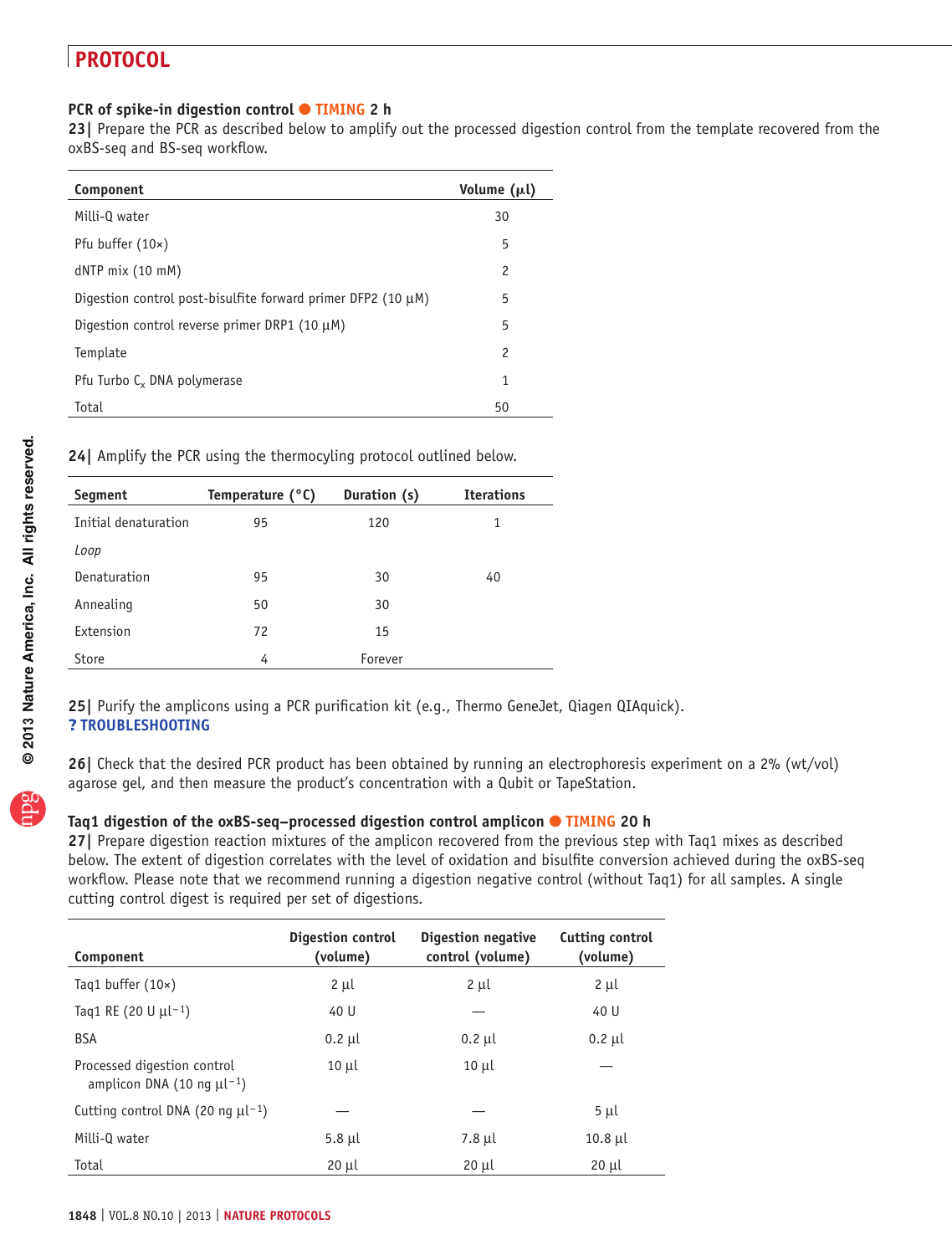- **28|** Incubate the Taq1 digestion mix for 18 h at 65 °C.
- **29|** Denature the samples by incubating them at 80 °C for 20 min.

**30|** To check for the quality of the products, run the digestion mixes on a 2% (wt/vol) agarose gel or other gel electrophoresis systems (Bioanalyzer, TapeStation and so on). Example of results are shown in **Supplementary Figure 4**.

**31|** (Optional) The digestion control amplicons can also be sent for Sanger sequencing with commercial companies (Source BioScience) to qualitatively determine the efficiency of bisulfite-based conversion of 5mC and 5hmC to cytosine. This step needs to be implemented only if you wish to attain a visual readout of efficiency.

#### **PCR amplification and purification of Illumina libraries ● TIMING 2 h**

**32** Prepare a PCR mix outlined below using the Agilent Pfu Turbo C<sub>x</sub> DNA polymerase with the Illumina library prepared by treating the DNA samples subjected to oxBS-seq and BS-seq.

| Component                               | Volume (µl)   |
|-----------------------------------------|---------------|
| Milli-0 water                           | 38.5          |
| Pfu buffer (10x)                        | 5             |
| $dNTP(10$ mM)                           | $\mathcal{P}$ |
| TruSeg PCR primer cocktail              | 1.5           |
| Bisulfite-converted DNA                 | 2             |
| Pfu Turbo C <sub>v</sub> DNA polymerase | 1             |
| Total                                   | 50            |

**33|** Amplify the DNA using the thermal cycling regime outlined below.

| Segment | No. of cycles | Temperature (°C) | Duration (s) |
|---------|---------------|------------------|--------------|
| 1       | 1             | 95               | 120          |
| 2       | $12 - 15$     | 95               | 30           |
|         |               | 60               | 20           |
|         |               | 72               | 45           |
| २       | 1             | 4                | Forever      |

**34|** Purify the PCRs with 50 µl of AMPure XP beads according to the manufacturer's instructions, and then elute the DNA in 22.5 µl of water.

#### ? **TROUBLESHOOTING**

**35|** Accurately quantify the library concentration by using quantitative PCR (qPCR) or the Qubit, and then measure the size of the DNA with the TapeStation or Bioanalyzer. Sequence the DNA on an Illumina MiSeq or HiSeq instrument.

**36|** After sequencing, check the conversion efficiency of the sequencing controls (see ANTICIPATED RESULTS). ? **TROUBLESHOOTING**

#### **Analysis of specific loci** ● **TIMING 7 h**

■ CRITICAL Nonsonicated genomic DNA that has undergone the oxBS-seq and BS-seq protocol can be analyzed at specific loci by implementing the steps in this section.

**37|** Design primers for specific loci using online-based tools (e.g., MethPrimer, <http://www.urogene.org/methprimer>, methPrimerDB <http://medgen.ugent.be/methprimerdb>, MethylPrimerExpress<http://www.appliedbiosystems.com/> or BiSearch <http://bisearch.enzim.hu/>). To PCR regions designed from these tools, we recommend using the KAPA HiFi uracil<sup>+</sup> enzyme with each set of primers. Optimization of the exact annealing temperature will be needed for each primer set.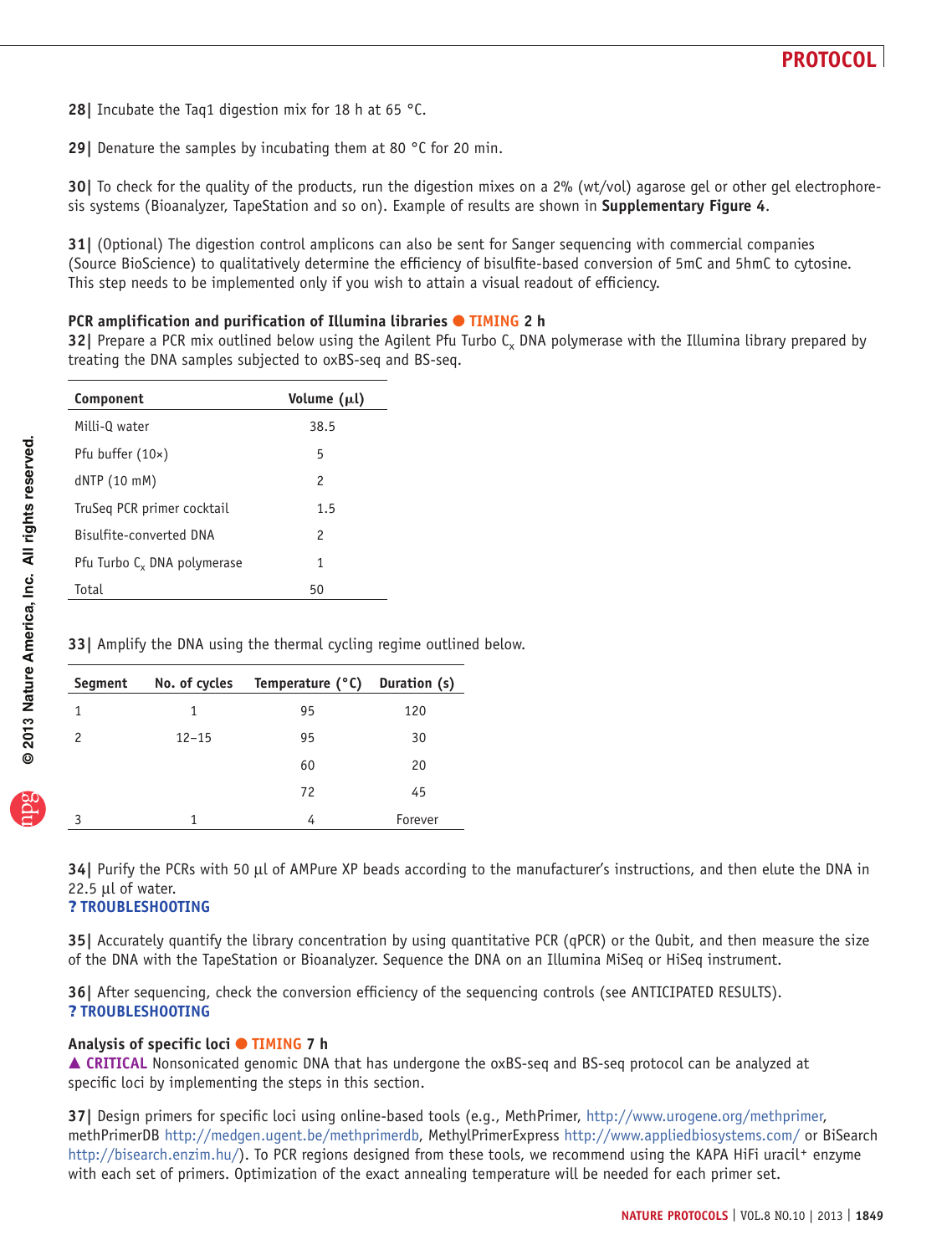**38|** Prepare two PCR mixes as outlined below with the nonsonicated genomic DNA that has undergone oxBS-seq or BS-seq, respectively.

| Component                                  | Volume (µl) |
|--------------------------------------------|-------------|
| Milli-Q water                              | 5.5         |
| Designed forward primer $(10 \mu M)$       | 2.5         |
| Designed reverse primer $(10 \mu M)$       | 2.5         |
| Bisulfite-converted DNA                    | 2           |
| KAPA HiFi uracil + master mix $(2 \times)$ | 12.5        |
| Total                                      | 25          |

**39|** Amplify the DNAs using the thermal cycling regime outlined below.

| Segment | No. of cycles | Temperature (°C) | Duration (s) |
|---------|---------------|------------------|--------------|
| 1       | 1             | 95               | 180          |
| 2       | 35            | 98               | 20           |
|         |               | $50 - 60$        | 15           |
|         |               | 72               | 60           |
| ς       | 1             | 4                | Forever      |

**40|** Purify the amplicons using a PCR purification kit (e.g., Thermo GeneJet, Qiagen QIAquick).

**41|** Accurately quantify the library concentration with a TapeStation or Bioanalyzer.

**42|** Sequence the DNA fragments obtained. Because of the need for high-sequencing coverage, we recommend pooling PCR fragments and sequencing this DNA pool with Illumina sequencing, according to an Illumina TruSeq Library preparation. We also recommend adding the PCR product of the spike-in digestion control to this mix to get an accurate quantification of conversion efficiency. However, Sequenom and pyrosequencing technologies are also applicable.

#### ? **TROUBLESHOOTING**

Troubleshooting advice can be found in **[Table 1](#page-9-0)**.

<span id="page-9-0"></span>**TABLE 1** | Troubleshooting table.

| <b>Step</b> | <b>Problem</b>                                           | Possible reason                                                                                 | <b>Solution</b>                                                                                                                                      |
|-------------|----------------------------------------------------------|-------------------------------------------------------------------------------------------------|------------------------------------------------------------------------------------------------------------------------------------------------------|
| 18          | Oxidation reaction turns green<br>after incubation       | DNA contamination with buffer or<br>ethanol                                                     | Repeat the experiment and make sure to go through the<br>exact DNA purification procedure                                                            |
| 25          | Little or no PCR product for<br>digestion control        | Gross loss of template because<br>of incorrect purification of either<br>oxidation or bisulfite | Repeat the experiment and make sure to go through the<br>exact DNA purification procedure                                                            |
| 34          | Little or no PCR product for the<br>whole-genome library | Gross loss of template because<br>of incorrect purification of either<br>oxidation or bisulfite | Repeat the experiment and make sure to go through the<br>exact DNA purification procedure<br>Ensure that the pH of the bisulfite solution is correct |
| 36          | Low conversion rate of 5mC and<br>5hmC to cytosine       | DNA not denatured properly                                                                      | Ensure that the NaOH concentration is correct and that the<br>denaturation mix is vortexed                                                           |
|             |                                                          | Oxidation of 5hmC to 5fC failed                                                                 | Ensure that the oxidant has not precipitated and that it is<br>red/orange                                                                            |
|             |                                                          | Bisulfite conversion failed                                                                     | The bisulfite incubation time was not long enough; check<br>the correct length of bisulfite incubation                                               |